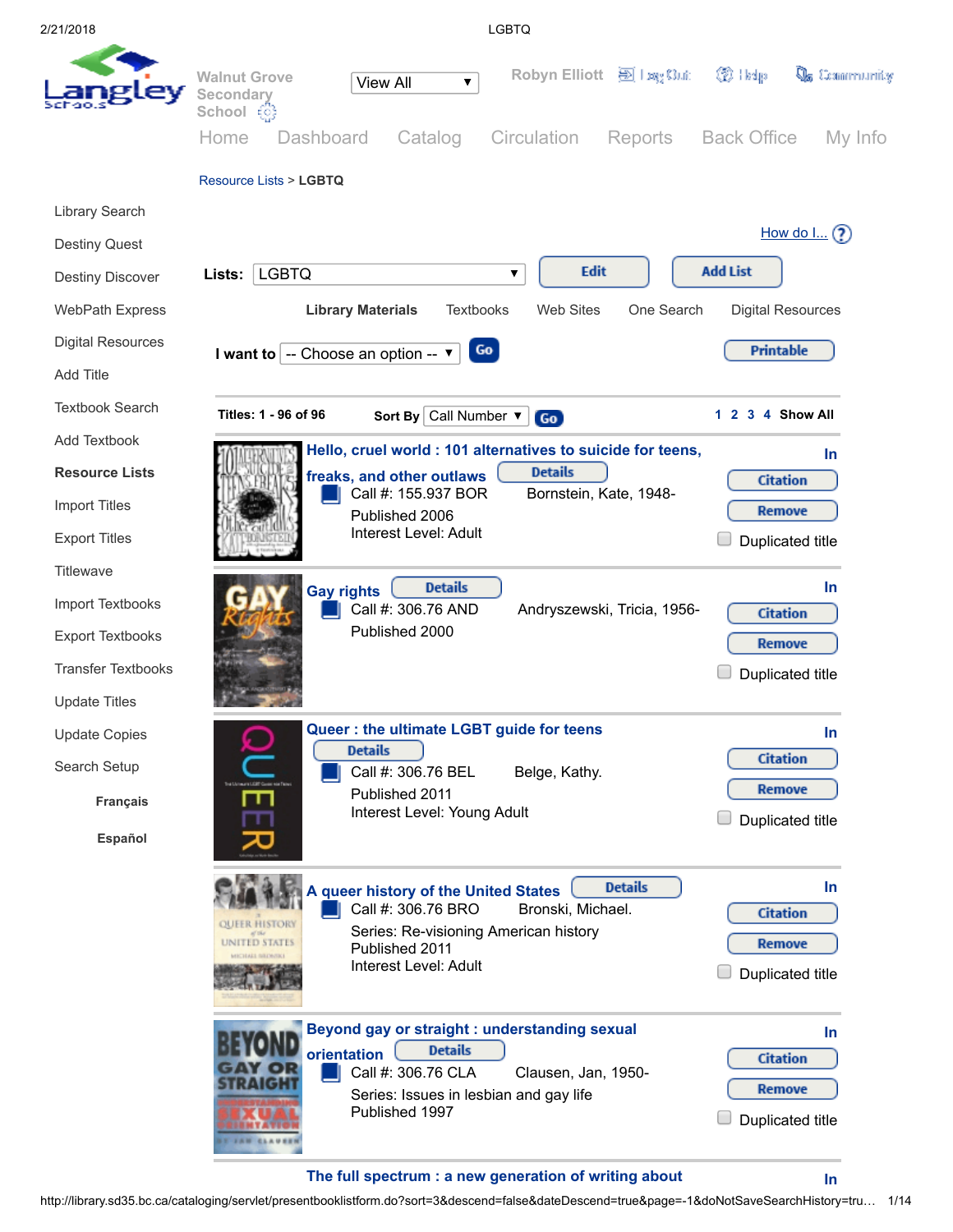| 2/21/2018 | <b>LGBTQ</b>                                                                                                                                                                                                                                                                                                                                                  |                                                               |
|-----------|---------------------------------------------------------------------------------------------------------------------------------------------------------------------------------------------------------------------------------------------------------------------------------------------------------------------------------------------------------------|---------------------------------------------------------------|
|           | gay, lesbian, bisexual, transgender, questioning, and<br><b>Details</b><br>other identities<br>Call #: 306.76 FUL<br>edited by David Levithan &<br>Billy Merrell.<br>spectrum<br>Published 2006<br>Interest Level: Young Adult                                                                                                                                | <b>Citation</b><br>Remove<br>Duplicated title                 |
|           | $-1000$<br><b>Details</b><br><b>Homosexuality</b><br>Homosexuality<br>Call #: 306.76 HOM<br>Emma Bernay, book editor.<br>Series: Introducing issues with opposing viewpoints<br>Published 2008<br>Interest Level: Young Adult                                                                                                                                 | $\ln$<br><b>Citation</b><br>Remove<br>Duplicated title        |
|           | <b>GLBTQ (Gay, Lesbian, Bisexual, Transgender,</b><br>GLBTQ<br>Questioning) : the survival guide for queer &<br><b>Details</b><br>questioning teens<br>Call #: 306.76 HUE<br>Huegel, Kelly, 1974-<br>Published 2003<br>Interest Level: Young Adult                                                                                                            | $\ln$<br><b>Citation</b><br>Remove<br>Duplicated title        |
|           | GLBTQ: the survival guide for gay, lesbian, bisexual,<br><b>Details</b><br>transgender, and questioning teens<br>Call #: 306.76 HUE<br>Huegel, Kelly, 1974-<br>Published 2011<br>Interest Level: Young Adult                                                                                                                                                  | $\ln$<br><b>Citation</b><br>Remove<br>Duplicated title        |
|           | <b>Details</b><br><b>Kicked out</b><br>Call #: 306.76 LOW<br>Lowrey, Sassafras.<br>Published 2010                                                                                                                                                                                                                                                             | $\ln$<br><b>Citation</b><br><b>Remove</b><br>Duplicated title |
|           | What if someone I know is gay? : answers to questions<br>about what it means to be gay and lesbian<br><b>Details</b><br>Call #: 306.76 MAR<br>Marcus, Eric.<br>Published 2007<br>Interest Level: Young Adult                                                                                                                                                  | In.<br><b>Citation</b><br>Remove<br>Duplicated title          |
|           | It gets better: coming out, overcoming bullying, and<br>ANY VERY TANK METERLISE<br><b>Details</b><br>IT GETS<br>creating a life worth living<br>Call #: 306.76 SAV<br>edited by Dan Savage and<br><b>UCA/IREL EBJ1</b><br>Terry Miller.<br>OVERCOMING BULLYING, AND<br>DEATING A LIFE WORTH LIMING<br>Published 2012<br>Interest Level: Adult<br>TREET MELLIN | In.<br><b>Citation</b><br>Remove<br>Duplicated title          |
|           | <b>Pride: celebrating diversity &amp; community</b><br><b>Details</b><br>Call #: 306.76 STE<br>Stevenson, Robin, 1968-<br>Published 2016                                                                                                                                                                                                                      | In.<br><b>Citation</b><br>Remove<br>Duplicated title          |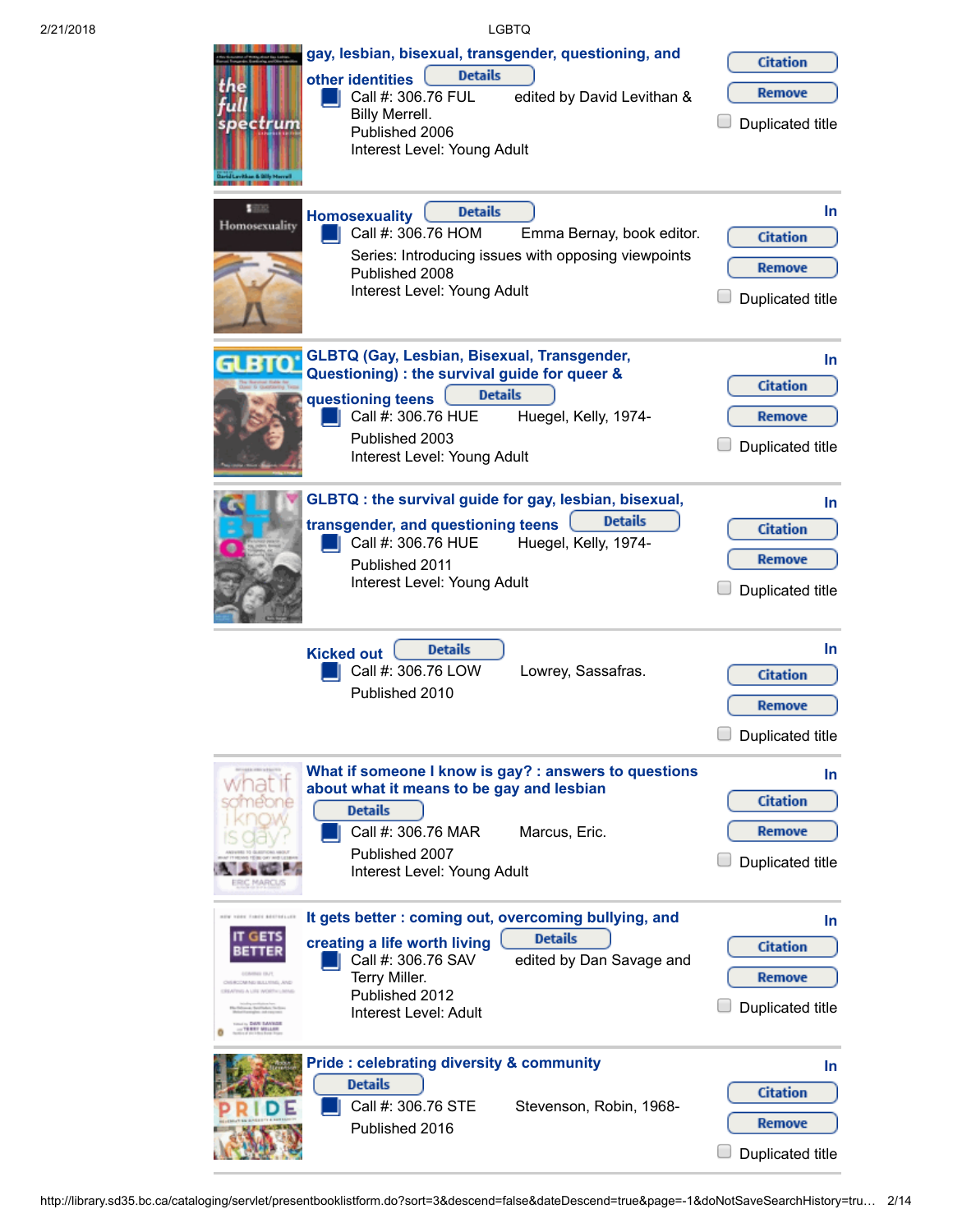| 2/21/2018 |                                               |                                                                                                                                | <b>LGBTQ</b>                                                              |                                                                         |
|-----------|-----------------------------------------------|--------------------------------------------------------------------------------------------------------------------------------|---------------------------------------------------------------------------|-------------------------------------------------------------------------|
|           | <b>TRANSGENDER</b><br>101                     | <b>Details</b><br>Call #: 306.76 TEI<br>Published 2012<br>Interest Level: Adult                                                | Transgender 101 : a simple guide to a complex issue<br>Teich, Nicholas M. | In.<br><b>Citation</b><br><b>Remove</b><br><b>Duplicated title</b>      |
|           | <b>Gay rights</b><br>Gay Kieht                | <b>Details</b><br>Call #: 306.766 HUD<br>Series: Point/counterpoint<br>Published 2005                                          | Hudson, David L., 1969-                                                   | In<br><b>Citation</b><br><b>Remove</b><br><b>Duplicated title</b>       |
|           | <b>Gay marriage</b><br>GAY<br><b>MARRIAGE</b> | <b>Details</b><br>Call #: 306.84 FRI<br>editor.<br>Series: Opposing viewpoints series<br>Published 2008<br>Interest Level: 5-8 | Lauri S. Friedman, book                                                   | In<br><b>Citation</b><br><b>Remove</b><br>Duplicated title              |
|           | The Family                                    | The family: opposing viewpoints<br>Call #: 306.85 FAM<br>editor.<br>Series: Opposing viewpoints<br>Published 1998              | <b>Details</b><br>Mary E. Williams, book                                  | <b>Off-site</b><br><b>Citation</b><br><b>Remove</b><br>Duplicated title |
|           | <b>Sex for guys</b><br><b>UYS</b>             | <b>Details</b><br>Call #: 613.9 FOR<br>Series: Groundwork guides<br>Published 2007<br>Interest Level: Young Adult              | Forssberg, Manne.                                                         | In<br><b>Citation</b><br>Remove<br>Duplicated title                     |
|           | <b>RUNNING</b><br>SCISSORS                    | Running with scissors : a memoir<br>Call #: 820.9 BUR<br>Published 2002<br>Interest Level: Adult                               | <b>Details</b><br>Burroughs, Augusten.                                    | In<br><b>Citation</b><br><b>Remove</b><br>Duplicated title              |
|           |                                               | Half broke horses : a true-life novel<br>Call #: 820.9 WAL<br>Published 2009                                                   | <b>Details</b><br>Walls, Jeannette.                                       | In<br><b>Citation</b><br>Remove<br>Duplicated title                     |
|           | Bra <b>nded b</b> y<br>the                    | <b>Branded by the pink triangle</b><br>Call #: 940.5318 SET<br>Published 2013<br>Interest Level: Young Adult                   | <b>Details</b><br>Setterington, Ken.                                      | In<br><b>Citation</b><br>Remove<br>Duplicated title                     |

[In](http://library.sd35.bc.ca/cataloging/servlet/presenttitledetailform.do?siteTypeID=-2&bibID=465&viewType=2&quantity=1&walkerID=1519235627256)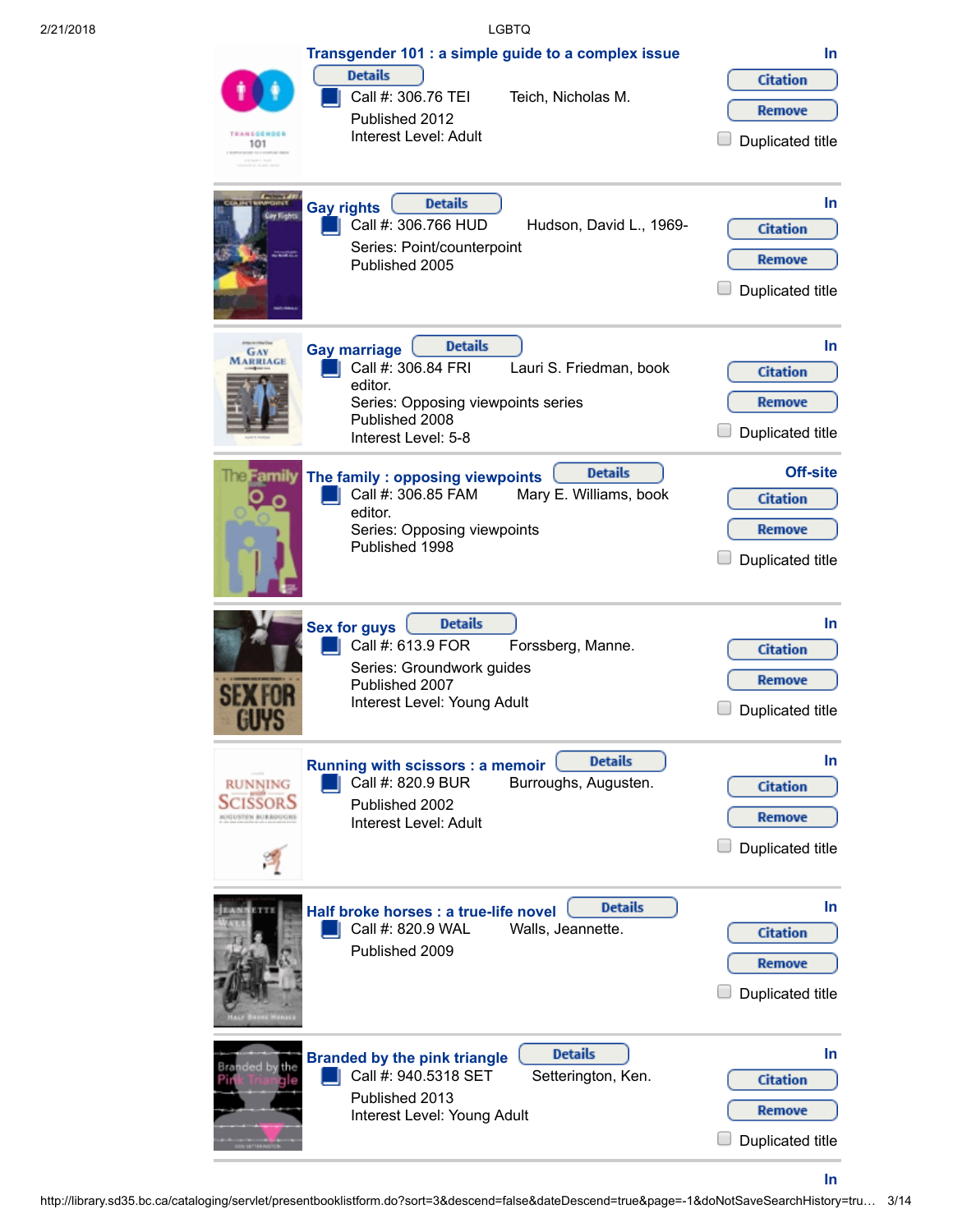| 2/21/2018 |                       |                                                                                                                                   | <b>LGBTQ</b>                          |                |                                                                   |
|-----------|-----------------------|-----------------------------------------------------------------------------------------------------------------------------------|---------------------------------------|----------------|-------------------------------------------------------------------|
|           | lango                 | <b>And Tango makes three</b><br>Call #: E RIC<br>Published 2005<br>Interest Level: All Grades                                     | <b>Details</b><br>Richardson, Justin. |                | <b>Citation</b><br><b>Remove</b><br><b>Duplicated title</b>       |
|           | The space between     | Call #: F AKE<br>Published 2007                                                                                                   | <b>Details</b><br>Aker, Don, 1955-    |                | Out<br><b>Citation</b><br><b>Remove</b><br>Duplicated title       |
|           | <b>Details</b>        | Am I blue? : coming out from the silence<br>Call #: F AMI<br>Published 1994<br>Interest Level: Young Adult                        | edited by Marion Dane Bauer.          |                | In<br><b>Citation</b><br><b>Remove</b><br>Duplicated title        |
|           | <b>Femme</b><br>FEMME | <b>Details</b><br>Call #: F BAC<br><b>Series: SideStreets</b><br>Published 2015<br>Reading Level: 3.6 Interest Level: Young Adult | Bach, Mette, 1976-                    |                | <b>In</b><br><b>Citation</b><br>Remove<br>Duplicated title        |
|           |                       | Dare truth or promise<br>Call #: F BOO<br>Published 1999<br>Interest Level: Young Adult                                           | <b>Details</b><br>Boock, Paula.       |                | <b>In</b><br><b>Citation</b><br>Remove<br><b>Duplicated title</b> |
|           | <b>Junky</b><br>1997. | <b>Details</b><br>Call #: F BUR<br>Published 2003                                                                                 | Burroughs, William S., 1914-          |                | In<br><b>Citation</b><br><b>Remove</b><br><b>Duplicated title</b> |
|           |                       | The perks of being a wallflower<br>Call #: F CHB<br>Published 1999<br>Interest Level: Young Adult<br>*****                        | Chbosky, Stephen.                     | <b>Details</b> | In<br><b>Citation</b><br>Remove<br><b>Duplicated title</b>        |
|           | <b>Freakboy</b>       | <b>Details</b><br>Call #: F CLA<br>Published 2013<br>Interest Level: Young Adult                                                  | Clark, Kristin.                       |                | Out<br><b>Citation</b><br>Remove<br>Duplicated title              |
|           |                       | Naomi and Ely's no kiss list : a novel                                                                                            |                                       | <b>Details</b> | In                                                                |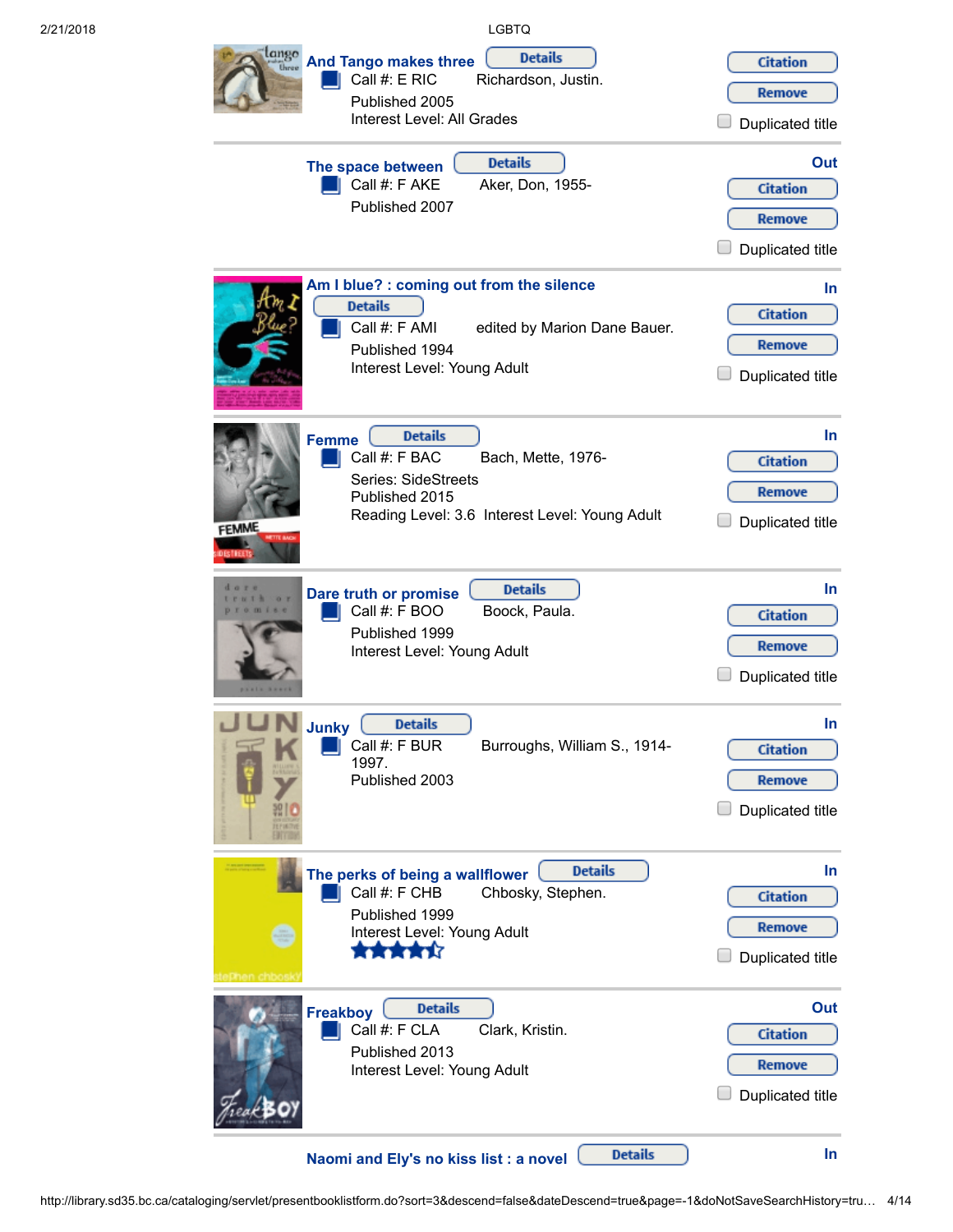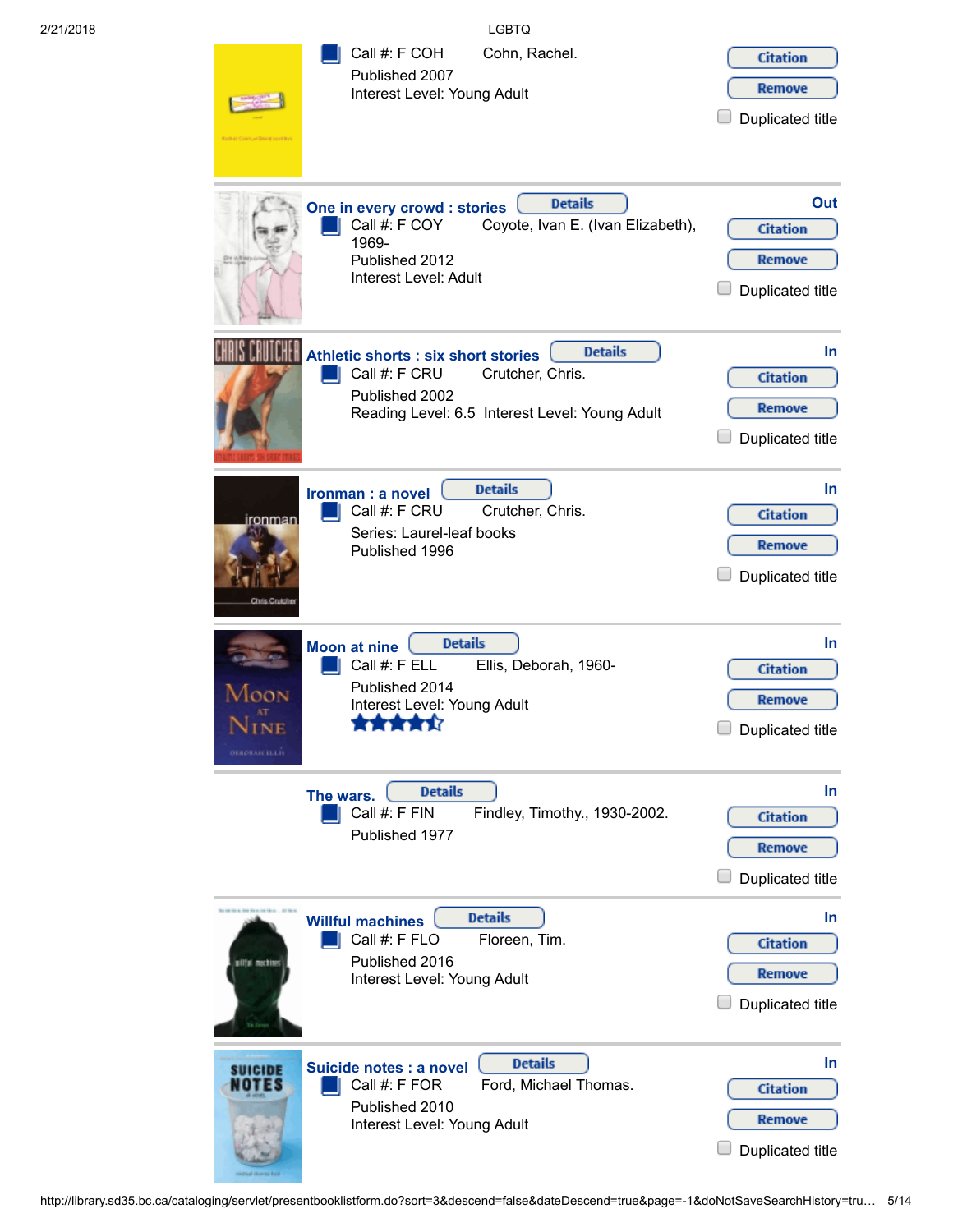| GAAAGE<br><b>LATITIES</b>                                                   | <b>Details</b><br>In the garage : a novel<br>Call #: F FUL<br>Fullerton, Alma.<br>Published 2007                                                                 | <b>In</b><br><b>Citation</b><br><b>Remove</b><br>Duplicated title        |
|-----------------------------------------------------------------------------|------------------------------------------------------------------------------------------------------------------------------------------------------------------|--------------------------------------------------------------------------|
|                                                                             | <b>Details</b><br>Annie on my mind<br>Call #: F GAR<br>Garden, Nancy.<br>Published 2007<br>Interest Level: Young Adult                                           | In.<br><b>Citation</b><br><b>Remove</b><br><b>Duplicated title</b>       |
|                                                                             | <b>Details</b><br><b>Girl mans up</b><br>Call #: F GIR<br>Girard, M-E.<br>Published 2016<br>Interest Level: Young Adult                                          | Out<br><b>Citation</b><br><b>Remove</b><br>Duplicated title              |
| tem, ped., et,<br><b>NØNE</b><br>ØF<br><b>THE</b><br>ABOVE<br>1.01.0210.003 | <b>Details</b><br>None of the above<br>Gregorio, I. W. (Ilene W.)<br>Call #: F GRE<br>Published 2015<br>Interest Level: Young Adult                              | <b>In</b><br><b>Citation</b><br><b>Remove</b><br>Duplicated title        |
|                                                                             | <b>Details</b><br><b>Will Grayson, Will Grayson</b><br>Call #: F GRE<br>Green, John, 1977-<br>Published 2010<br>Interest Level: Young Adult                      | <b>In</b><br><b>Citation</b><br><b>Remove</b><br><b>Duplicated title</b> |
|                                                                             | <b>Details</b><br>A spot of bother : a novel<br>Call #: F HAD<br>Haddon, Mark.<br>Published 2006                                                                 | In.<br><b>Citation</b><br><b>Remove</b><br><b>Duplicated title</b>       |
|                                                                             | Me being me is exactly as insane as you being you<br><b>Details</b><br>Call #: F HAS<br>Hasak-Lowy, Todd, 1969-<br>Published 2015<br>Interest Level: Young Adult | In.<br><b>Citation</b><br>Remove<br>Duplicated title                     |
|                                                                             | <b>Details</b><br>The man without a face<br>Call #: F HOL<br>Holland, Isabelle.<br>Published 1993<br>Reading Level: 7.6 Interest Level: Young Adult              | In<br><b>Citation</b><br>Remove                                          |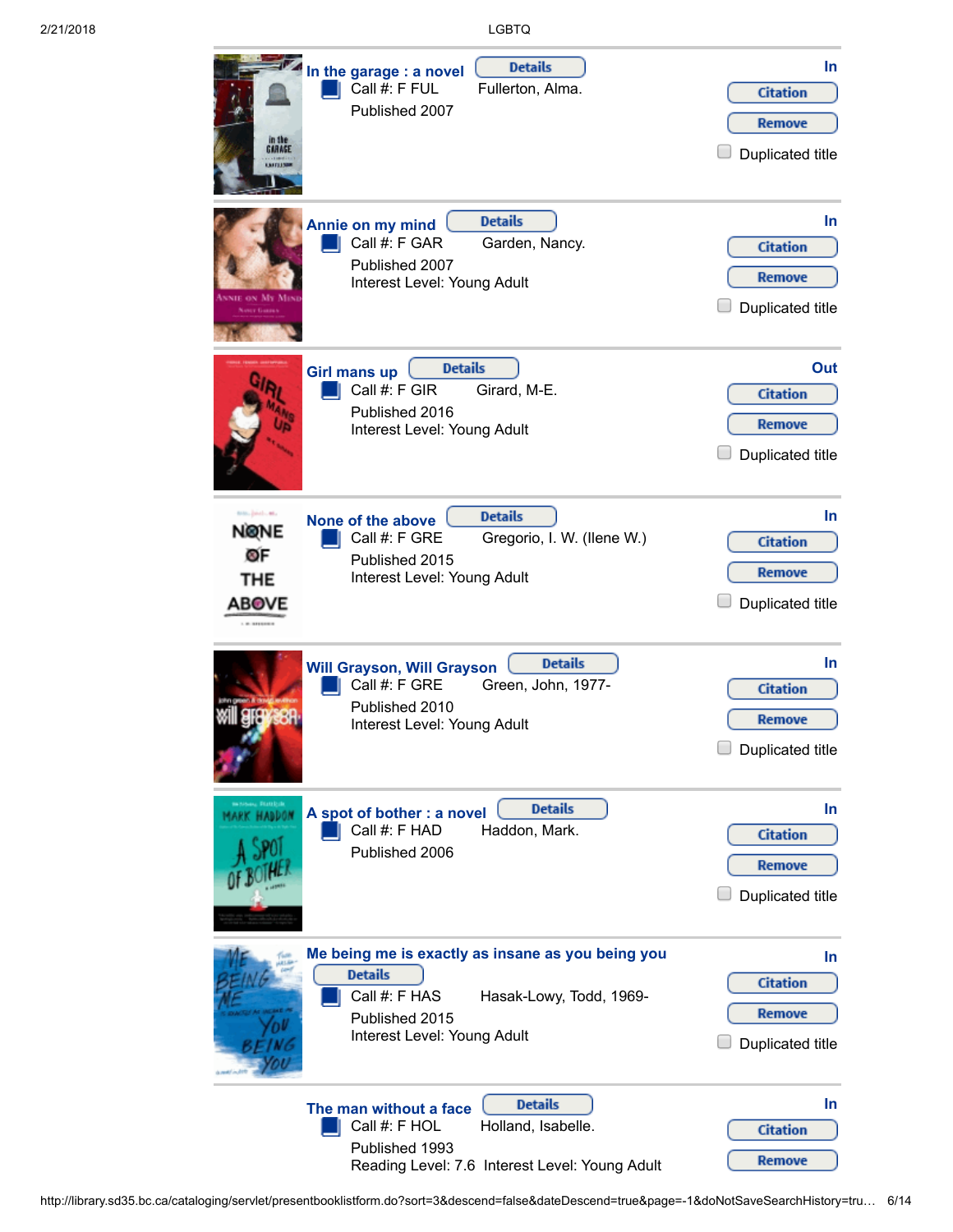**College College** 

| Jack       | <b>Details</b><br>Call #: F HOM<br>Homes, A. M.<br>Series: Vintage contemporaries<br>Published 1990<br>Reading Level: 7.3 Interest Level: Young Adult   | In<br><b>Citation</b><br><b>Remove</b><br><b>Duplicated title</b>        |
|------------|---------------------------------------------------------------------------------------------------------------------------------------------------------|--------------------------------------------------------------------------|
| Tilt; $#2$ | <b>Details</b><br>Call #: F HOP<br>Hopkins, Ellen.<br>Series: Triangles<br>Published 2012<br>Interest Level: Young Adult                                | In.<br><b>Citation</b><br><b>Remove</b><br><b>Duplicated title</b>       |
|            | <b>Details</b><br>The you I've never known<br>Call #: F HOP<br>Hopkins, Ellen.<br>Published 2017<br>Interest Level: Young Adult                         | Out<br><b>Citation</b><br><b>Remove</b><br>Duplicated title              |
|            | <b>Details</b><br>The misfits; #1<br>Call #: F HOW<br>Howe, James, 1946-<br>Series: Misfits<br>Published 2003<br>Reading Level: 5.5 Interest Level: 5-8 | <b>In</b><br><b>Citation</b><br><b>Remove</b><br><b>Duplicated title</b> |
|            | <b>Details</b><br>Totally Joe; #2<br>Call #: F HOW<br>Howe, James, 1946-<br>Series: Misfits<br>Published 2007<br>Reading Level: 4.8 Interest Level: 5-8 | <b>In</b><br><b>Citation</b><br><b>Remove</b><br><b>Duplicated title</b> |
|            | <b>Details</b><br><b>Jumpstart the world</b><br>Call #: F HYD<br>Hyde, Catherine Ryan.<br>Published 2010<br>Interest Level: Young Adult                 | In.<br><b>Citation</b><br><b>Remove</b><br><b>Duplicated title</b>       |
|            | <b>Details</b><br><b>Almost perfect</b><br>Call #: F KAT<br>Katcher, Brian.<br>Published 2009<br>Interest Level: Young Adult                            | In.<br><b>Citation</b><br><b>Remove</b><br><b>Duplicated title</b>       |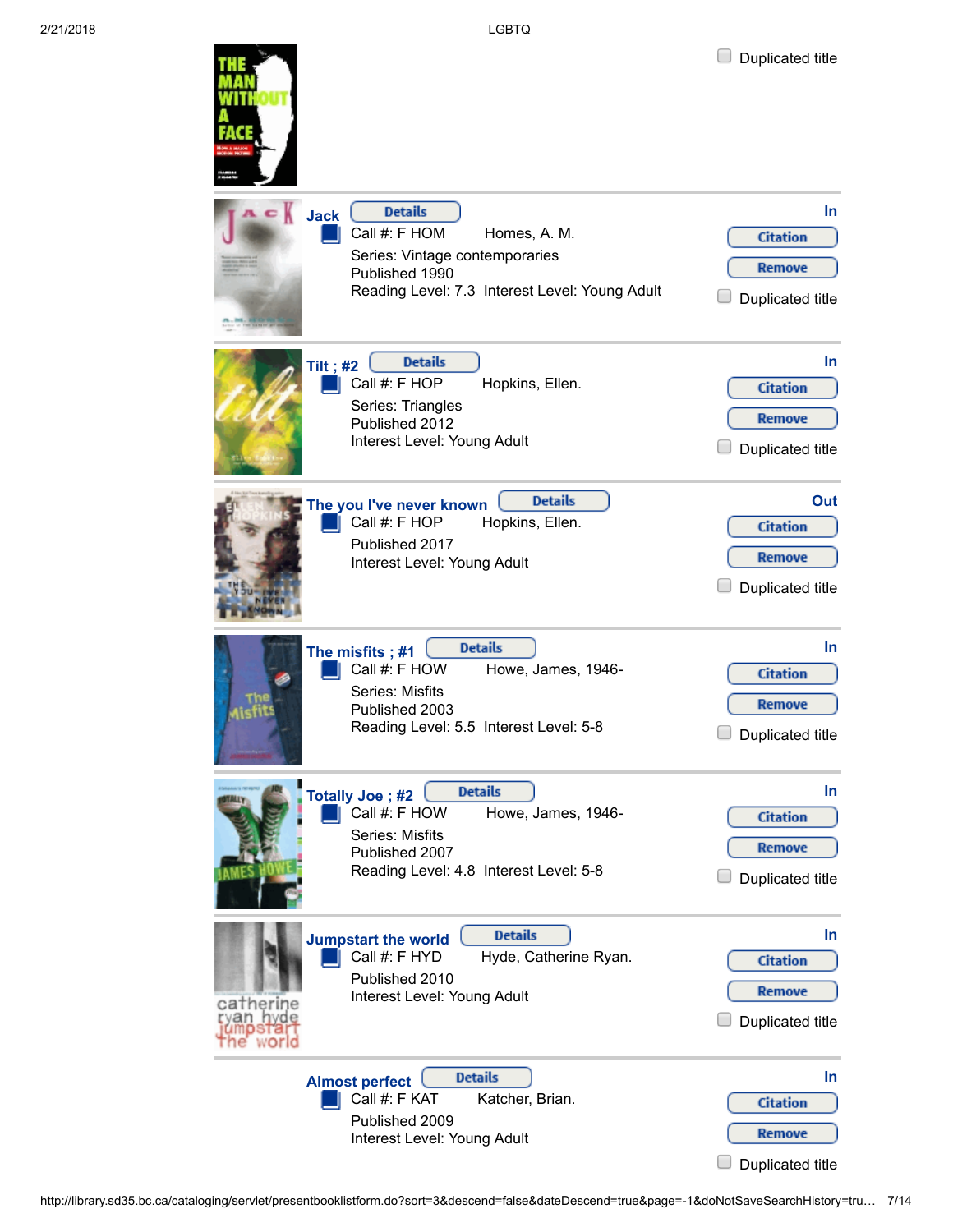and the

| perfect<br>EATOMIA                        |                                                                                                                                                                     |                                                                    |
|-------------------------------------------|---------------------------------------------------------------------------------------------------------------------------------------------------------------------|--------------------------------------------------------------------|
| See You at 4 mays<br><b>O DIGINIES</b>    | <b>Details</b><br>See you at Harry's<br>Call #: F KNO<br>Knowles, Johanna, 1970-<br>Published 2012<br>Interest Level: Young Adult                                   | In.<br><b>Citation</b><br><b>Remove</b><br><b>Duplicated title</b> |
|                                           | <b>Details</b><br>You know me well: a novel<br>Call #: F LAC<br>LaCour, Nina.<br>Published 2016<br>Interest Level: Young Adult                                      | In.<br><b>Citation</b><br><b>Remove</b><br><b>Duplicated title</b> |
| <b>ID LARDONSLL</b>                       | <b>Details</b><br><b>Absolutely, positively not</b><br>Call #: F LAR<br>LaRochelle, David.<br>Published 2009<br>Interest Level: Young Adult                         | Out<br><b>Citation</b><br><b>Remove</b><br>Duplicated title        |
| っっっ<br>ilertil bertition                  | <b>Details</b><br><b>Boy meets boy</b><br>Call #: F LEV<br>Levithan, David.<br>Published 2005<br>Reading Level: 6.5 Interest Level: Young Adult                     | In.<br><b>Citation</b><br><b>Remove</b><br><b>Duplicated title</b> |
|                                           | <b>Details</b><br><b>Gravity</b><br>Call #: F LIE<br>Lieberman, Leanne.<br>Published 2008<br>Interest Level: Young Adult                                            | In<br><b>Citation</b><br><b>Remove</b><br>Duplicated title         |
| 10<br>HINGS<br>аас лев<br>- 20м<br>18.R.B | <b>Details</b><br>10 things I can see from here<br>Mac, Carrie, 1975-<br>Call #: F MAC<br>Published 2017<br>Interest Level: Young Adult                             | In.<br><b>Citation</b><br>Remove<br>Duplicated title               |
|                                           | <b>Details</b><br><b>Crush</b><br>Call #: F MAC<br>Mac, Carrie, 1975-<br>Series: Orca soundings<br>Published 2006<br>Reading Level: 4.2 Interest Level: Young Adult | In.<br><b>Citation</b><br>Remove<br><b>Duplicated title</b>        |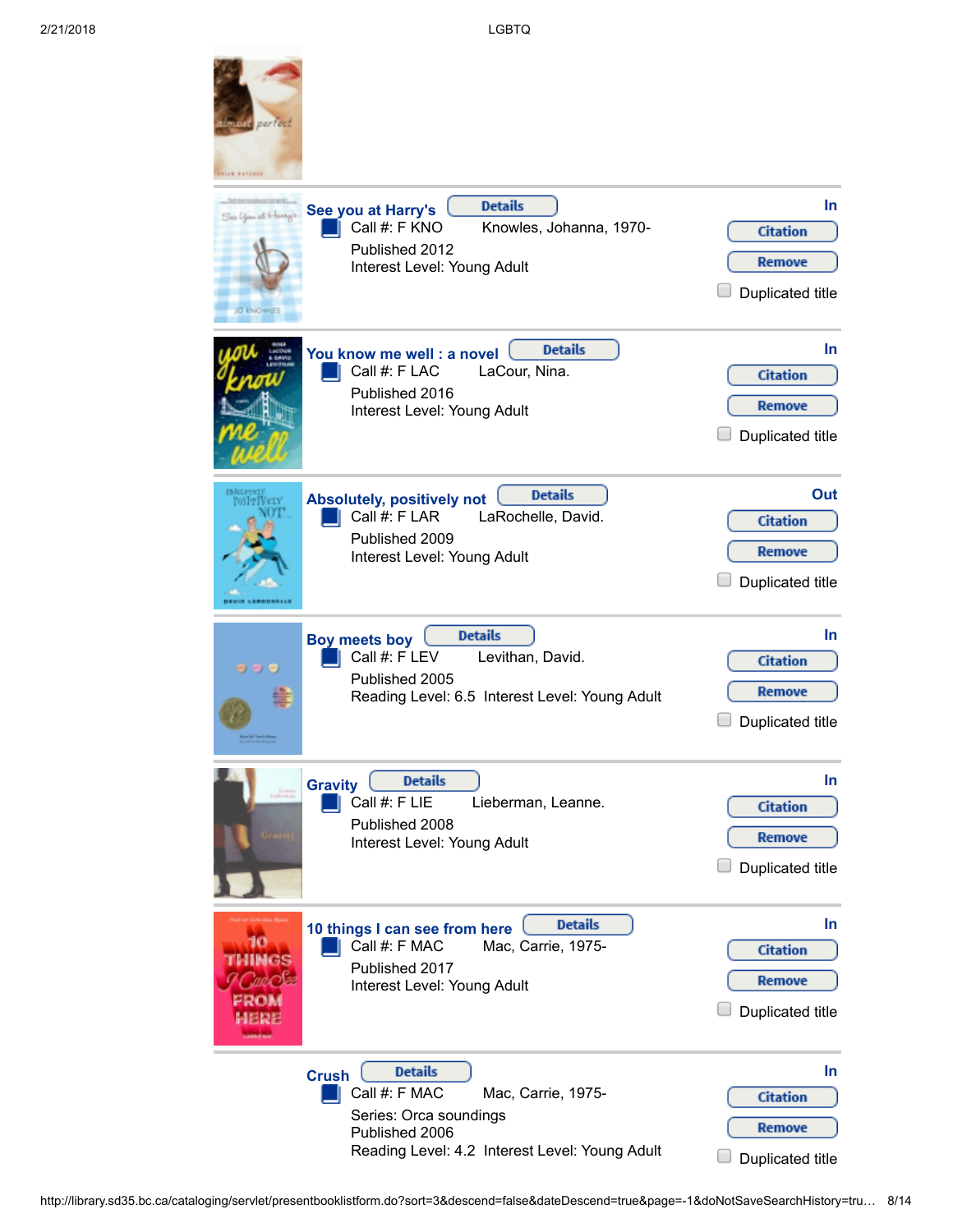f such.

| <b>HERO</b>                                 | <b>Details</b><br><b>Hero</b><br>Call #: F MOO<br>Moore, Perry.<br>Published 2007<br>Interest Level: Young Adult                                           | In.<br><b>Citation</b><br>Remove<br>Duplicated title               |
|---------------------------------------------|------------------------------------------------------------------------------------------------------------------------------------------------------------|--------------------------------------------------------------------|
|                                             | <b>Details</b><br>More than this<br>Call #: F NES<br>Ness, Patrick, 1971-<br>Published 2013<br>Interest Level: Young Adult                                 | Out<br><b>Citation</b><br>Remove<br><b>Duplicated title</b>        |
|                                             | <b>October mourning: a song for Matthew Shepard</b><br><b>Details</b><br>Call #: F NEW<br>Newman, Lesléa.<br>Published 2012<br>Interest Level: Young Adult | Out<br><b>Citation</b><br>Remove<br><b>Duplicated title</b>        |
| 678669<br>MOM<br>AND<br>J0<br>ILIE ANNE PET | <b>Details</b><br><b>Between Mom and Jo: a novel</b><br>Call #: F PET<br>Peters, Julie Anne.<br>Published 2008<br>Interest Level: Young Adult              | In.<br><b>Citation</b><br><b>Remove</b><br>$\Box$ Duplicated title |
|                                             | <b>Details</b><br><b>Grl2grl: short fictions</b><br>Call #: F PET<br>Peters, Julie Anne.<br>Published 2007<br>Interest Level: Young Adult                  | In.<br><b>Citation</b><br><b>Remove</b><br>Duplicated title        |
|                                             | <b>Details</b><br>Keeping you a secret : a novel<br>Call #: F PET<br>Peters, Julie Anne.<br>Published 2003<br>Interest Level: Young Adult                  | Out<br><b>Citation</b><br><b>Remove</b><br><b>Duplicated title</b> |
|                                             | <b>Details</b><br>Sing you home : a novel<br>Call #: F PIC<br>Picoult, Jodi, 1966-<br>Published 2011<br>Interest Level: Adult                              | In.<br><b>Citation</b><br>Remove                                   |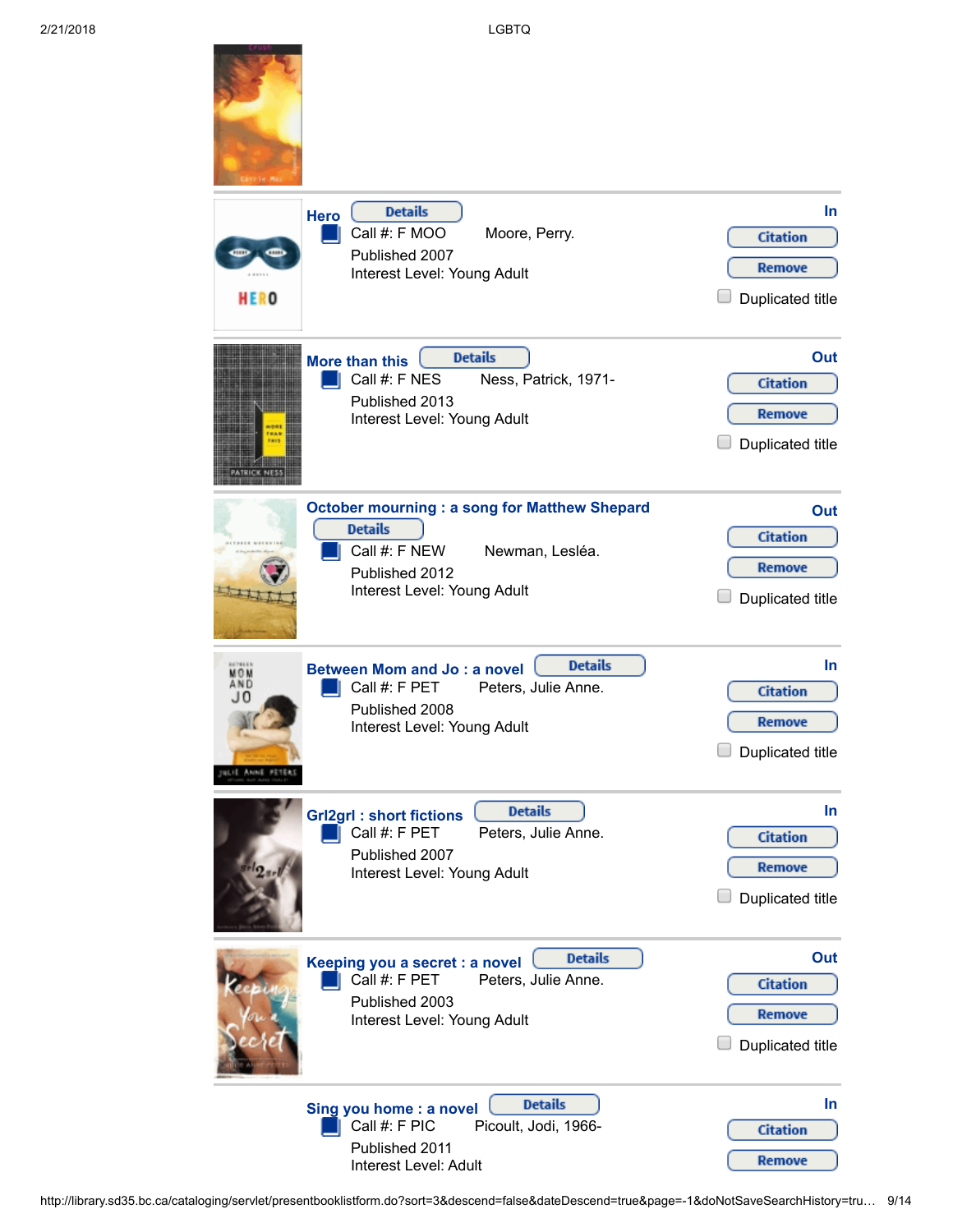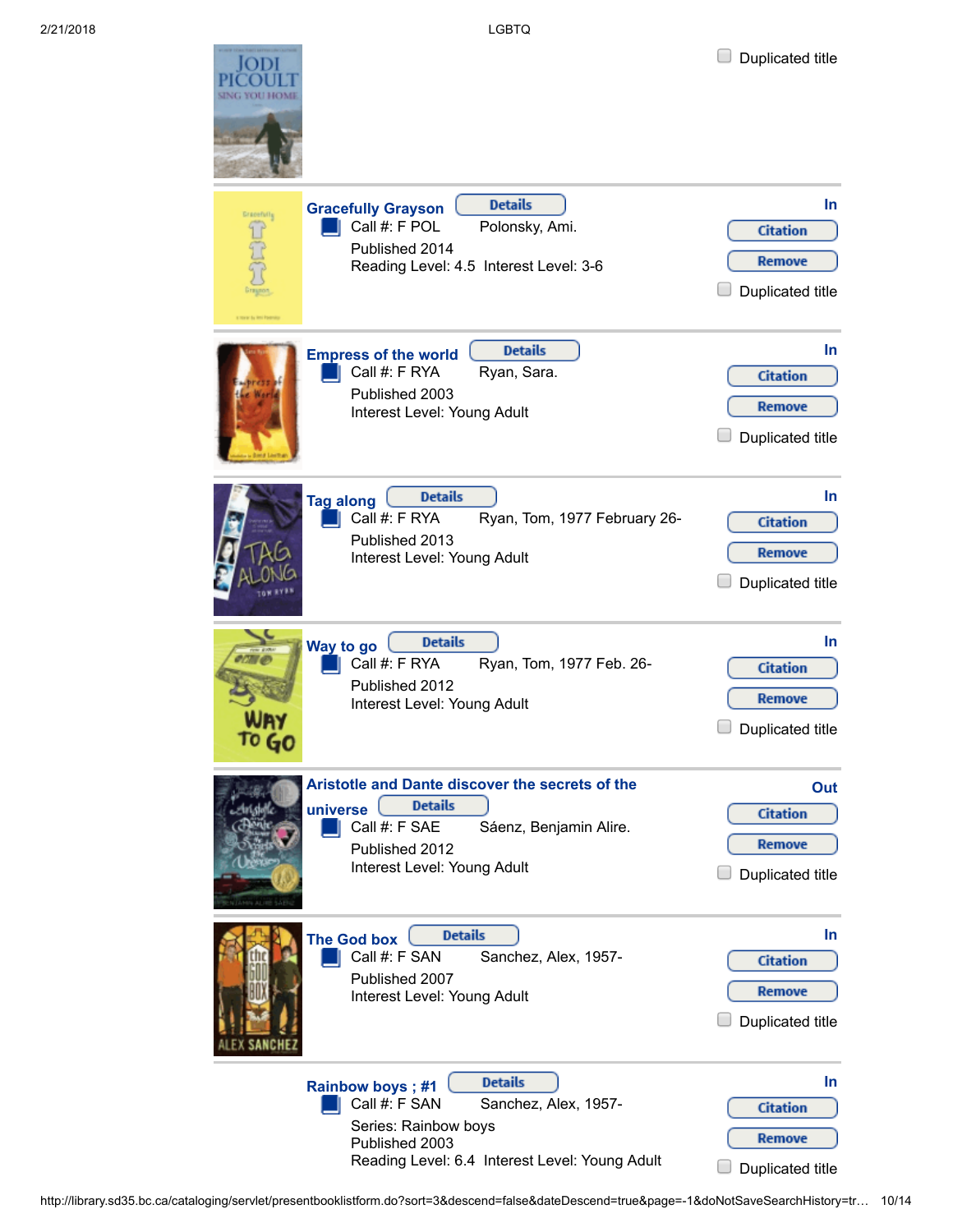|                 | <b>Details</b><br>Rainbow High; #2<br>Call #: F SAN<br>Sanchez, Alex, 1957-<br>Series: Rainbow boys<br>Published 2005<br>Reading Level: 6.6 Interest Level: Young Adult | In.<br><b>Citation</b><br><b>Remove</b><br><b>Duplicated title</b>       |
|-----------------|-------------------------------------------------------------------------------------------------------------------------------------------------------------------------|--------------------------------------------------------------------------|
| NBOW            | <b>Details</b><br><b>Rainbow road; #3</b><br>Call #: F SAN<br>Sanchez, Alex, 1957-<br>Published 2007<br>Interest Level: Young Adult                                     | In.<br><b>Citation</b><br><b>Remove</b><br>Duplicated title              |
|                 | <b>Details</b><br><b>Lizard radio</b><br>Call #: F SCH<br>Schmatz, Pat.<br>Published 2015<br>Interest Level: Young Adult                                                | <b>In</b><br><b>Citation</b><br><b>Remove</b><br>Duplicated title        |
| <b>SCRIMPED</b> | <b>Details</b><br><b>Lucky Jonah</b><br>Call #: F SCR<br>Scrimger, Richard, 1957-<br>Published 2016<br>Interest Level: Young Adult                                      | <b>In</b><br><b>Citation</b><br><b>Remove</b><br>Duplicated title        |
| <b>Winger</b>   | <b>Details</b><br>Call #: F SMI<br>Smith, Andrew (Andrew<br>Anselmo), 1959-<br>Published 2013                                                                           | <b>In</b><br><b>Citation</b><br><b>Remove</b><br><b>Duplicated title</b> |
| <b>Big guy</b>  | <b>Details</b><br>Call #: F STE<br>Stevenson, Robin, 1968-<br>Series: Orca soundings<br>Published 2008<br>Reading Level: 4.8 Interest Level: Young Adult                | <b>In</b><br><b>Citation</b><br><b>Remove</b><br>Duplicated title        |
|                 | <b>Details</b><br>(You) set me on fire<br>Call #: F TAM<br>Tamaki, Mariko.<br>Published 2012                                                                            | <b>In</b><br><b>Citation</b><br>Remove<br><b>Duplicated title</b>        |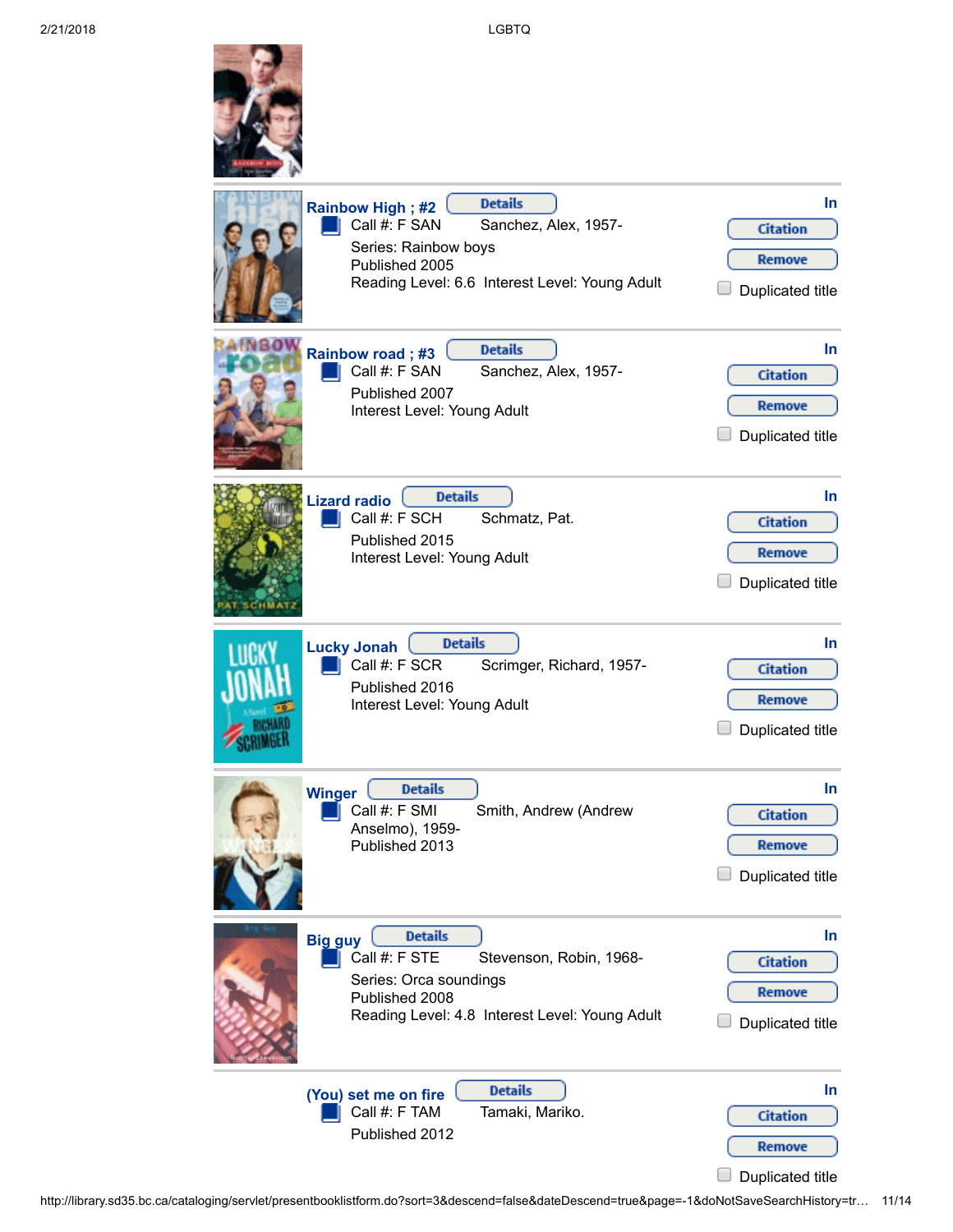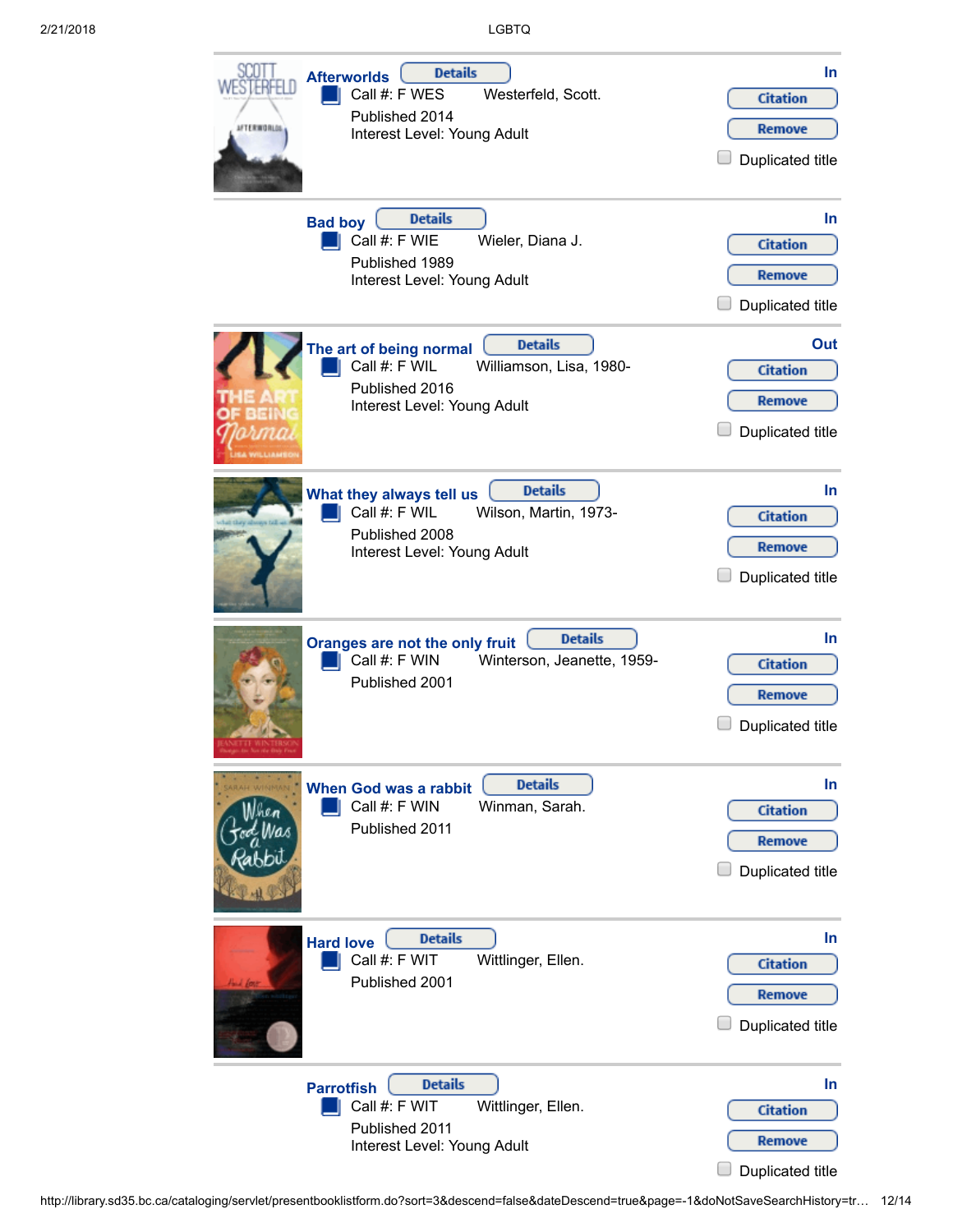|                                           | <b>Details</b><br><b>Money boy</b><br>Call #: F YEE<br>Yee, Paul.<br>Published 2011<br>Interest Level: Young Adult                                              | In.<br><b>Citation</b><br>Remove<br><b>Duplicated title</b>                    |
|-------------------------------------------|-----------------------------------------------------------------------------------------------------------------------------------------------------------------|--------------------------------------------------------------------------------|
| <b>Shine</b>                              | <b>Details</b><br>Call #: FIC MYR<br>Myracle, Lauren, 1969-<br>Published 2012<br>Interest Level: Young Adult                                                    | <b>Off-site</b><br><b>Citation</b><br><b>Remove</b><br><b>Duplicated title</b> |
| <b>PEDRO &amp; ME</b><br><b>MATIONALS</b> | Pedro and me: friendship, loss, and what I learned<br><b>Details</b><br>Call #: GX 362.1 WIN<br>Winick, Judd.<br>Published 2000                                 | In.<br><b>Citation</b><br><b>Remove</b><br><b>Duplicated title</b>             |
|                                           | <b>Details</b><br>Batwoman; #3: world's finest<br>Call #: GX BATW<br>Williams, J. H., III.<br>Series: Batwoman<br>Published 2013<br>Interest Level: Young Adult | In.<br><b>Citation</b><br>Remove<br>Duplicated title                           |
|                                           | <b>Details</b><br>Wandering son; #1<br>Call #: GX TAK<br>Shimura, Takako, 1973-<br>Series: Wandering son<br>Published 2011<br>Interest Level: Young Adult       | In<br><b>Citation</b><br>Remove<br>Duplicated title                            |
| <b>Skim</b>                               | <b>Details</b><br>Call #: GX TAM<br>Tamaki, Mariko.<br>Published 2008                                                                                           | In.<br><b>Citation</b><br>Remove<br>Duplicated title                           |
| THE FIFTH                                 | The fifth Beatle : the Brian Epstein story<br><b>Details</b><br>Call #: GX TIW<br>Tiwary, Vivek J., 1973-<br>Published 2013<br>Interest Level: Adult            | Out<br><b>Citation</b><br>Remove<br>Duplicated title                           |